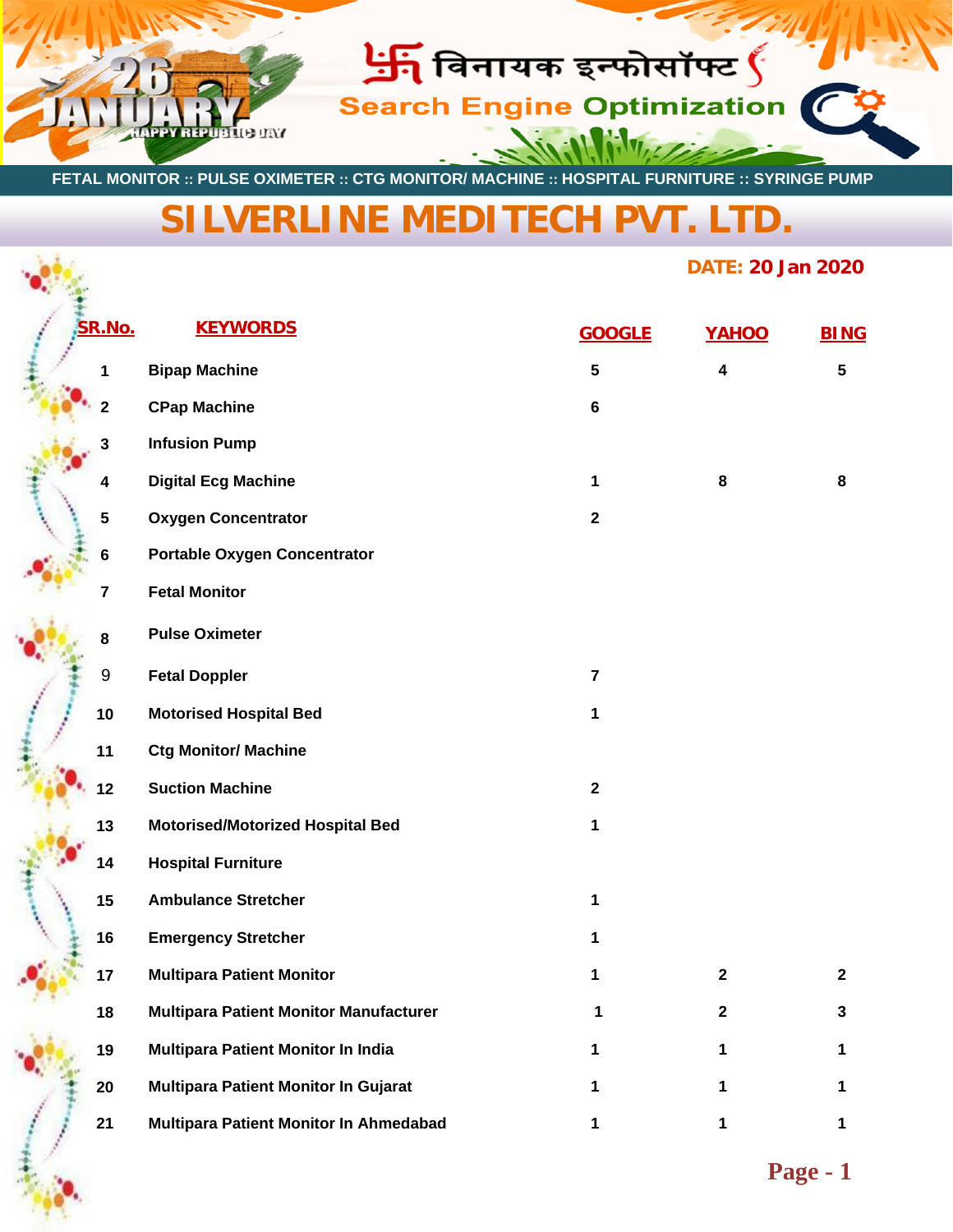| 22 | <b>Multiparameter Patient Monitor</b>       | 4            |              | $\mathbf{2}$ |
|----|---------------------------------------------|--------------|--------------|--------------|
| 23 | Multiparameter Patient Monitor Manufacturer | 1            |              | 1            |
| 24 | Multiparameter Patient Monitor In India     | 1            | 1            | 1            |
| 25 | Multiparameter Patient Monitor In Gujarat   | 1            | 1            | 1            |
| 26 | Multiparameter Patient Monitor In Ahmedabad | 1.           | 1            | 1            |
| 27 | <b>Multipara Monitor</b>                    | 1            | 4            | 4            |
| 28 | <b>Multipara Monitor Manufacturer</b>       | 1            | 3            | 3            |
| 29 | <b>Multipara Monitor In India</b>           | 1.           | 1            | 1            |
| 30 | <b>Multipara Monitor In Gujarat</b>         | 1            | 1            |              |
| 31 | Multipara Monitor In Ahmedabad              | 1            | 1            | 1            |
| 32 | <b>Syringe Pump</b>                         |              |              |              |
| 33 | <b>Syringe Pump Manufacturer</b>            | $\mathbf{2}$ | 8            | 8            |
| 34 | <b>Syringe Pump In India</b>                | $\mathbf 2$  | 6            | 6            |
| 35 | <b>Syringe Pump In Gujarat</b>              | 1.           | 1            | 1            |
| 36 | <b>Syringe Pump In Ahmedabad</b>            | 1            | 1            | 1            |
| 37 | <b>Infusion Pump Manufacturer</b>           | $\mathbf{2}$ |              |              |
| 38 | <b>Infusion Pump In India</b>               | 1            | 4            |              |
| 39 | <b>Infusion Pump In Gujarat</b>             | 1            |              |              |
| 40 | <b>Infusion Pump In Ahmedabad</b>           | 1            | 1            | $\mathbf{2}$ |
| 41 | <b>Digital Ecg Machine</b>                  | 1.           | 8            | 8            |
| 42 | <b>Digital Ecg Machine Manufacturer</b>     | 1.           | $\mathbf{3}$ | 4            |
| 43 | Digital Ecg Machine In India                | 1            | 4            | 4            |
| 44 | Digital Ecg Machine In Gujarat              | 1            | 1            | 1            |
| 45 | Digital Ecg Machine In Ahmedabad            | 1.           | 1            | 1            |
| 46 | <b>Ecg Machine</b>                          | 8            |              |              |
| 47 | <b>Ecg Machine Manufacturer</b>             | 1.           |              |              |
| 48 | <b>Ecg Machine In India</b>                 | $\mathbf{2}$ |              |              |
| 49 | <b>Ecg Machine In Gujarat</b>               | 1            | $\mathbf{2}$ | $\mathbf{2}$ |
| 50 | Ecg Machine In Ahmedabad                    | 1            | $\mathbf{2}$ | 3            |
|    |                                             |              | Page -       |              |
|    |                                             |              |              |              |
|    |                                             |              |              |              |

**Page - 2**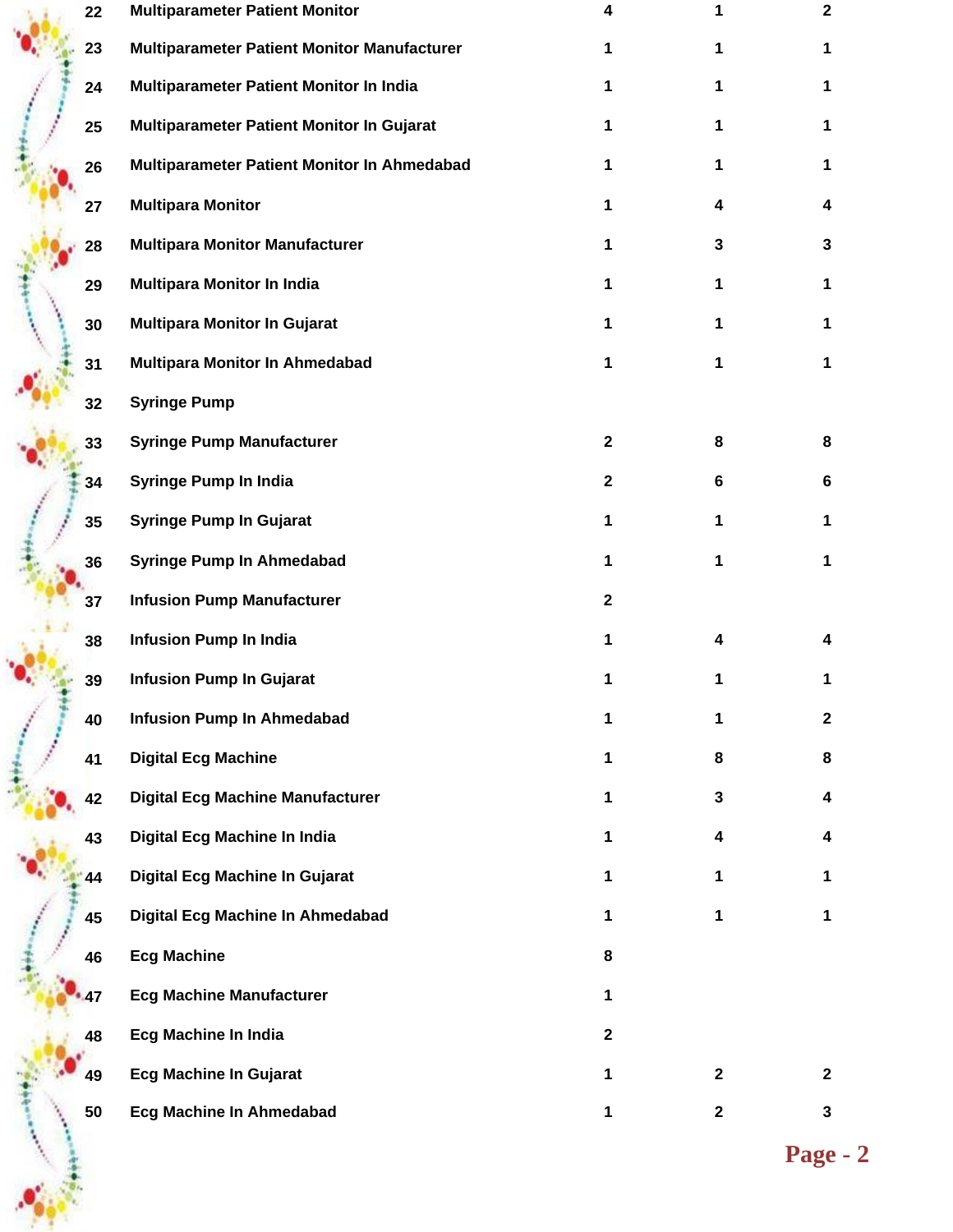| 51 | <b>Oxygen Concentrator Manufacturer</b>      | 1            |              |              |
|----|----------------------------------------------|--------------|--------------|--------------|
| 52 | Oxygen Concentrator In India                 | 3            | 10           | 10           |
| 53 | Oxygen Concentrator In Gujarat               | 1            | $\mathbf{2}$ | 3            |
| 54 | Oxygen Concentrator In Ahmedabad             | 1            | 3            | 5            |
| 55 | Portable Oxygen Concentrator Manufacturer    | 1            |              |              |
| 56 | Portable Oxygen Concentrator In India        | 3            | 9            | 9            |
| 57 | Portable Oxygen Concentrator In Gujarat      | 1            | $\mathbf 2$  | 3            |
| 58 | Portable Oxygen Concentrator In Ahmedabad    | 1            | $\mathbf{2}$ | 3            |
| 59 | <b>Biphasic Defibrillator</b>                |              | 10           | 10           |
| 60 | <b>Biphasic Defibrillator Manufacturer</b>   | 1            | $\mathbf 2$  | $\mathbf{2}$ |
| 61 | <b>Biphasic Defibrillator In India</b>       | 1            | 1            | 1            |
| 62 | <b>Biphasic Defibrillator In Gujarat</b>     | 1            | 1            | 1            |
| 63 | <b>Biphasic Defibrillator In Ahmedabad</b>   | 1            | 1            | 1            |
| 64 | <b>Automatic Defabrillator</b>               | 1            | 1            | 1            |
| 65 | <b>Automatic Defabrillator Manufacturer</b>  | 1            | 1            | 1            |
| 66 | Automatic Defabrillator In India             | 1            | 1            | 1            |
| 67 | Automatic Defabrillator In Gujarat           | 1            | 1            | 1            |
| 68 | Automatic Defabrillator In Ahmedabad         | 1            | 1            | 1            |
| 69 | <b>Fetal Monitor Manufacturer</b>            | $\mathbf{2}$ |              |              |
| 70 | <b>Fetal Monitor In India</b>                | 1            | 4            | 4            |
| 71 | <b>Fetal Monitor In Gujarat</b>              | 1            | 1            | 1            |
| 72 | <b>Fetal Monitor In Ahmedabad</b>            | 1            | 1            | 1            |
| 73 | <b>Pulse Oximeter Manufacturer</b>           | 1            | 1            | 1            |
| 74 | <b>Pulse Oximeter In India</b>               | 3            | $\mathbf{2}$ | 3            |
| 75 | <b>Pulse Oximeter In Gujarat</b>             | 1            | 1            | 1            |
| 76 | <b>Pulse Oximeter In Ahmedabad</b>           | 1            | 1            | 1            |
| 77 | <b>Fingertip Pulse Oximeter</b>              |              |              |              |
| 78 | <b>Fingertip Pulse Oximeter Manufacturer</b> | 1            | 1            | 1            |
| 79 | <b>Fingertip Pulse Oximeter In India</b>     | $\mathbf{2}$ | 3            | 3            |
| 80 | <b>Fingertip Pulse Oximeter In Gujarat</b>   | 1            | 1            | 1            |
|    |                                              |              |              |              |

**Page - 3**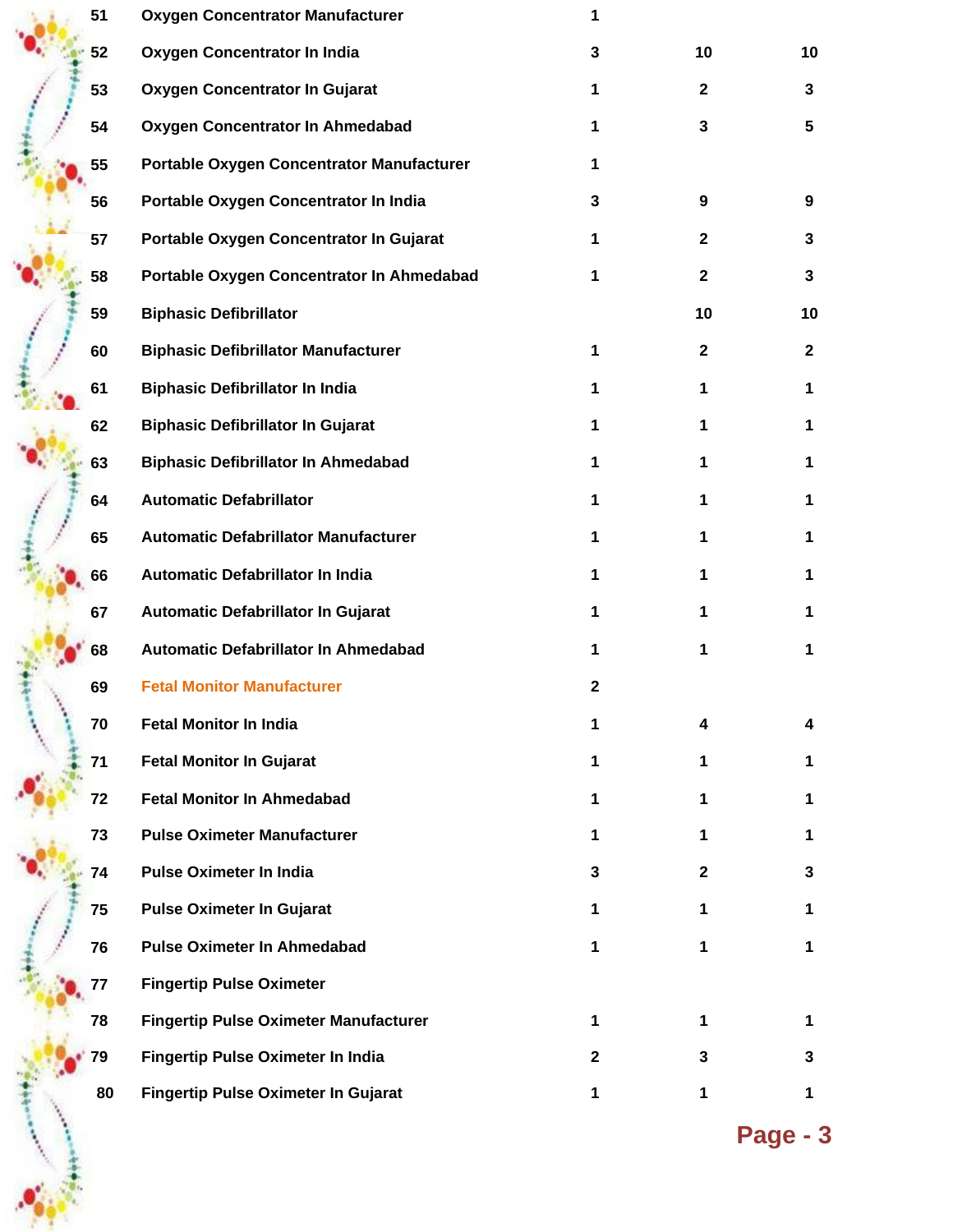|  | 81  | <b>Fingertip Pulse Oximeter In Ahmedabad</b>   |              |                |              |
|--|-----|------------------------------------------------|--------------|----------------|--------------|
|  | 82  | <b>Table Top Pulse Oximeter</b>                | 2            | 1              | 1            |
|  | 83  | <b>Table Top Pulse Oximeter Manufacturer</b>   | 1            | 1              | 1            |
|  | 84  | Table Top Pulse Oximeter In India              | 1            | 1              | 1            |
|  | 85  | Table Top Pulse Oximeter In Gujarat            | 1            | 1              |              |
|  | 86  | Table Top Pulse Oximeter In Ahmedabad          | 1            | 1              |              |
|  | 87  | <b>Hand Held Pulse Oximeter</b>                | 7            |                |              |
|  | 88  | <b>Hand Held Pulse Oximeter Manufacturer</b>   | 1            | 1              | 1            |
|  | 89  | Hand Held Pulse Oximeter In India              | 1            | 1              | 1            |
|  | 90  | Hand Held Pulse Oximeter In Gujarat            | 1            | 1              | 1            |
|  | 91  | Hand Held Pulse Oximeter In Ahmedabad          | 1            | 1              | 1            |
|  | 92  | <b>Airbed For Bedsores</b>                     | 3            | $\mathbf{2}$   | 3            |
|  | 93  | <b>Airbed For Bedsores Manufacturer</b>        | 1            | $\mathbf 1$    | 1.           |
|  | 94  | Airbed For Bedsores In India                   | 1            | 1              | 1            |
|  | 95  | <b>Airbed For Bedsores In Gujarat</b>          | 1            | 1              | 1            |
|  | 96  | Airbed For Bedsores In Ahmedabad               | 1            | 1              | 1            |
|  | 97  | <b>Cerebral Palsy Wheelchair For Child</b>     | $\mathbf{2}$ | $\overline{7}$ | 7            |
|  | 98  | <b>C.P.Wheelchair</b>                          | 1            | 1              | 1            |
|  | 99  | <b>C.P.Wheelchair Manufacturer</b>             | 1            | 1              | 1            |
|  | 100 | C.P. Wheelchair In India                       |              |                |              |
|  | 101 | <b>C.P.Wheelchair In Gujarat</b>               | 1            | 1              |              |
|  | 102 | <b>C.P.Wheelchair In Ahmedabad</b>             | 1            | 1              | 1            |
|  | 103 | <b>Light Weight Motorised Wheelchair</b>       | 1            | 1              | 1            |
|  | 104 | Light Weight Motorised Wheelchair Manufacturer | 1            | 1              | 1            |
|  | 105 | Light Weight Motorised Wheelchair In India     | 1            | 1              | 1            |
|  | 106 | Light Weight Motorised Wheelchair In Gujarat   | 1            | 1              | 1            |
|  | 107 | Light Weight Motorised Wheelchair In Ahmedabad | 1            | 1              | 1            |
|  | 108 | <b>Lightweight Electric Wheelchair</b>         | 4            | 6              | 6            |
|  | 109 | Lightweight Electric Wheelchair Manufacturer   | 1            | 1              | 1            |
|  | 110 | Lightweight Electric Wheelchair In India       | $\mathbf{2}$ | 1              | $\mathbf{2}$ |
|  | 111 | Lightweight Electric Wheelchair In Gujarat     | 1            | 1              | 1            |
|  | 112 | Lightweight Electric Wheelchair In Ahmedabad   | 1            | 1              | 1            |
|  | 113 | <b>Battery Operated Wheelchair</b>             | $\mathbf{2}$ |                |              |